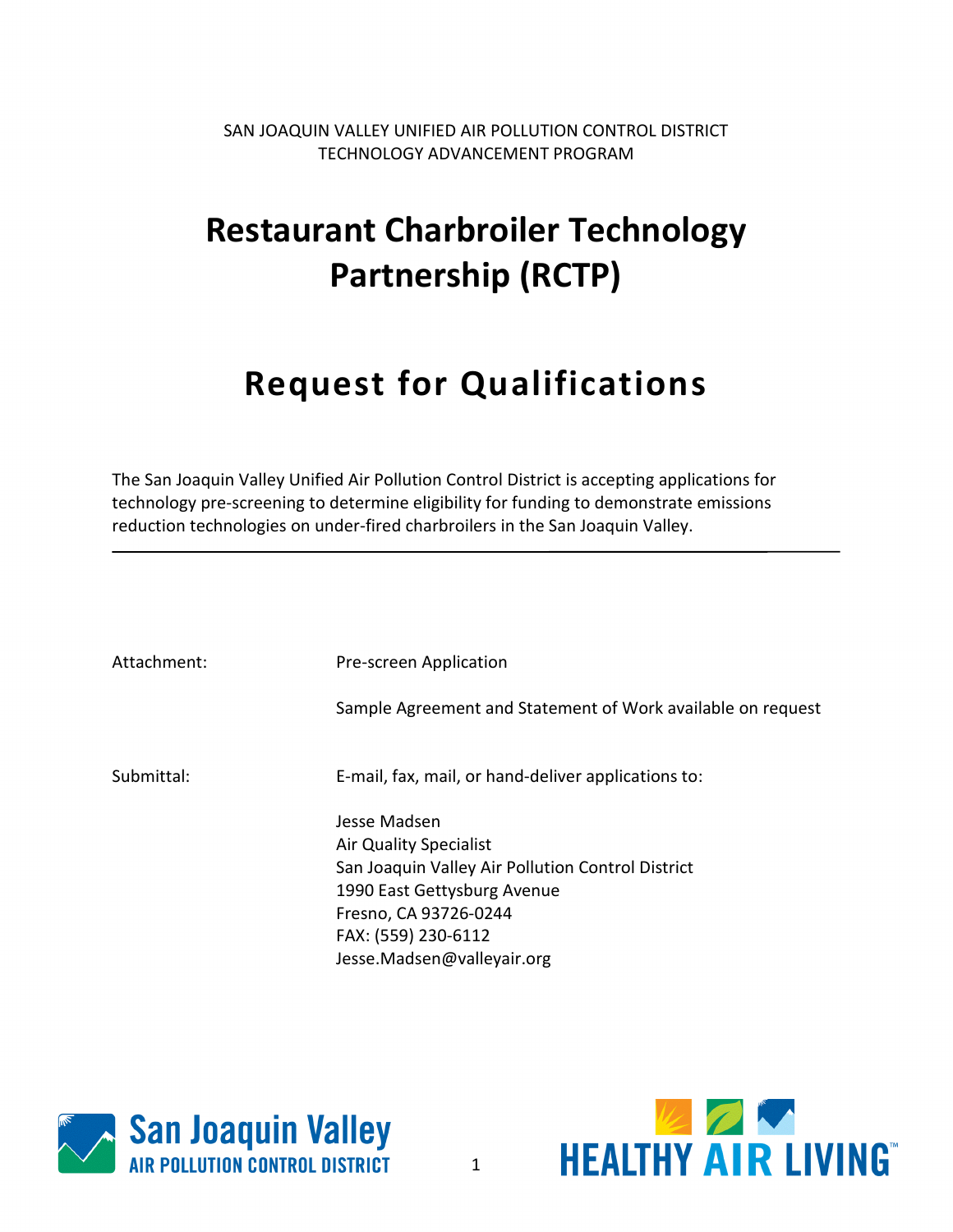# **Table of Contents**

| 1.0 |                                                                                              |
|-----|----------------------------------------------------------------------------------------------|
| 2.0 |                                                                                              |
| 3.0 |                                                                                              |
|     |                                                                                              |
|     |                                                                                              |
|     |                                                                                              |
|     |                                                                                              |
|     | Sections 2 and 3 - System Description, Design Parameters, and Process Specific Information 5 |
|     |                                                                                              |
|     |                                                                                              |
|     |                                                                                              |
| 4.0 |                                                                                              |
| 4.1 |                                                                                              |
| 4.2 |                                                                                              |
| 4.3 |                                                                                              |
| 4.4 |                                                                                              |
| 4.5 |                                                                                              |
| 4.6 |                                                                                              |
| 4.7 |                                                                                              |
| 4.8 | Demonstration Project Management, District Services, and Budget 9                            |
| 5.0 |                                                                                              |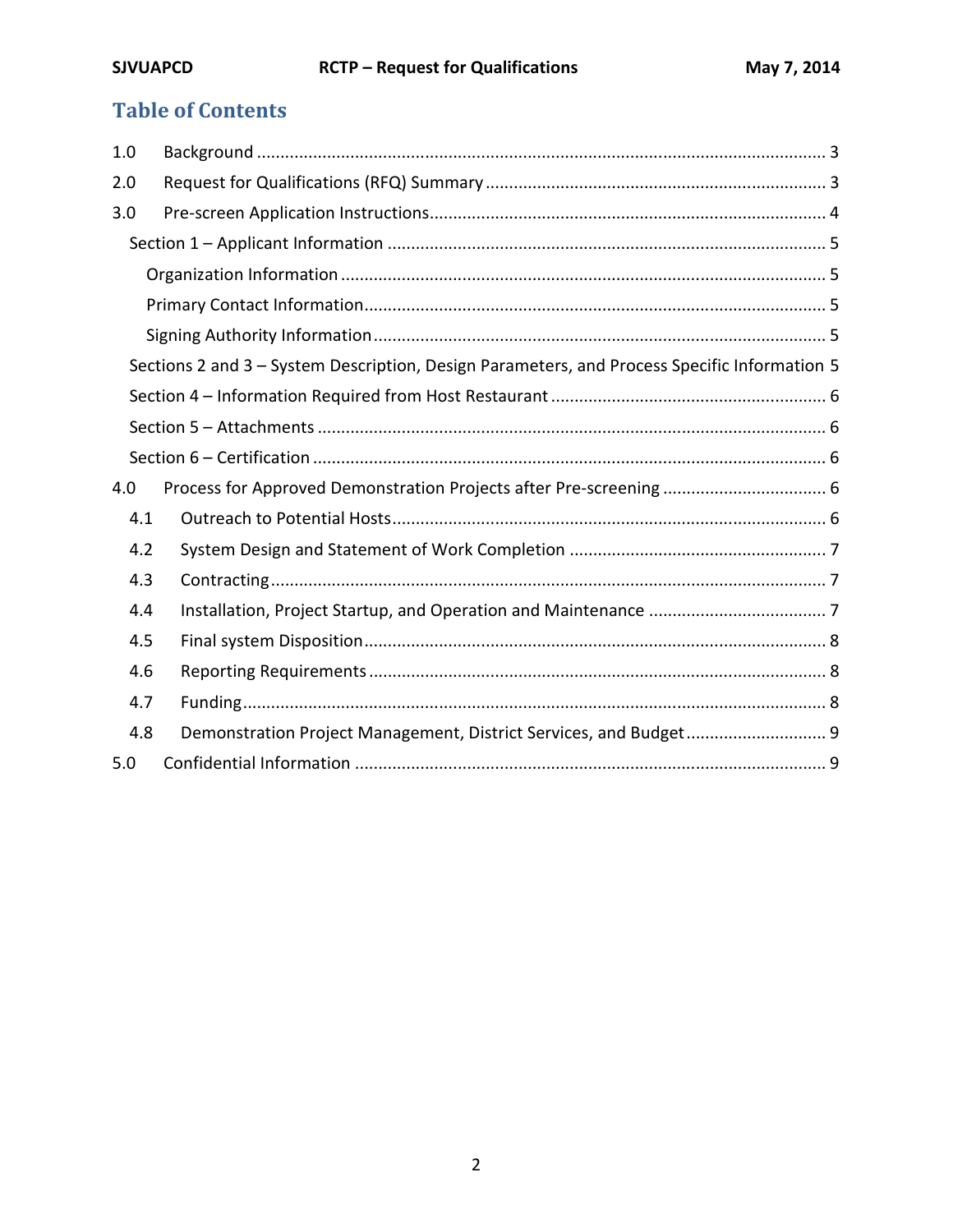#### **1.0 Background**

The San Joaquin Valley Air Pollution Control District (District) is accepting applications for pre-screening technologies for eligibility in the upcoming Charbroiler Demonstration Program. The program will provide funding to demonstrate the use of emissions control systems on under-fired charbroilers operating in the San Joaquin Valley (Valley).

The Valley's air quality challenges are unmatched by any other region in the State. Despite major reductions in emissions and corresponding improvements in air quality, the Valley's topography, climate, and geography, combined with the presence of two major transportation corridors connecting northern and southern California, contribute to the region's difficulty in meeting federal health-based standards for particulate matter. In 2012, the District conducted a thorough review of pollution sources and identified under-fired charbroilers as an important category to meeting federally mandated health based air quality standards. As a result, the District has committed to updating its Commercial Charbroiling rule expanding its applicability to include underfired charbroilers by 2016. The details of this rule will be determined through a public rule development process. However, to fulfill this commitment, to help the Valley attain the particulate matter standard by 2019, and to improve public health in the Valley, it is expected that many restaurants with under-fired charbroilers will need to upgrade their hood system to include pollution controls by 2017.

The District set its rule commitment for 2016 to allow for incentive programs to ease the transition for restaurant owners, the District is implementing two phases of incentives. This Demonstration program represents the first phase of incentives. There has been significant ongoing research and testing of emissions control systems for under-fired charbroilers; however, additional demonstrations in restaurants in the Valley will inform the process of developing the second phase incentive program, which will be designed to provide partial funding for installations to as many restaurants as possible for technology adoption. To accomplish this, a small group of first demonstrators will be assisted with the maximum possible funding, including the full cost of purchase, installation, and ongoing maintenance during a demonstration period covering the first twelve to twenty-four months of operation. After the demonstration period is concluded, the participating restaurants demonstrating equipment will be allowed to keep the equipment purchased for the demonstration.

#### **2.0 Request for Qualifications (RFQ) Summary**

To determine whether control technologies are feasible and cost effective in the Valley, the District is planning to fully fund approximately ten (10) demonstration projects under three-party agreements with the manufacturer of the system (Manufacturer), and a host restaurant (Host).

Manufacturer will complete and submit the attached *Pre-screen Application*. Applications must be submitted by June 7, 2014 to participate in the full demonstration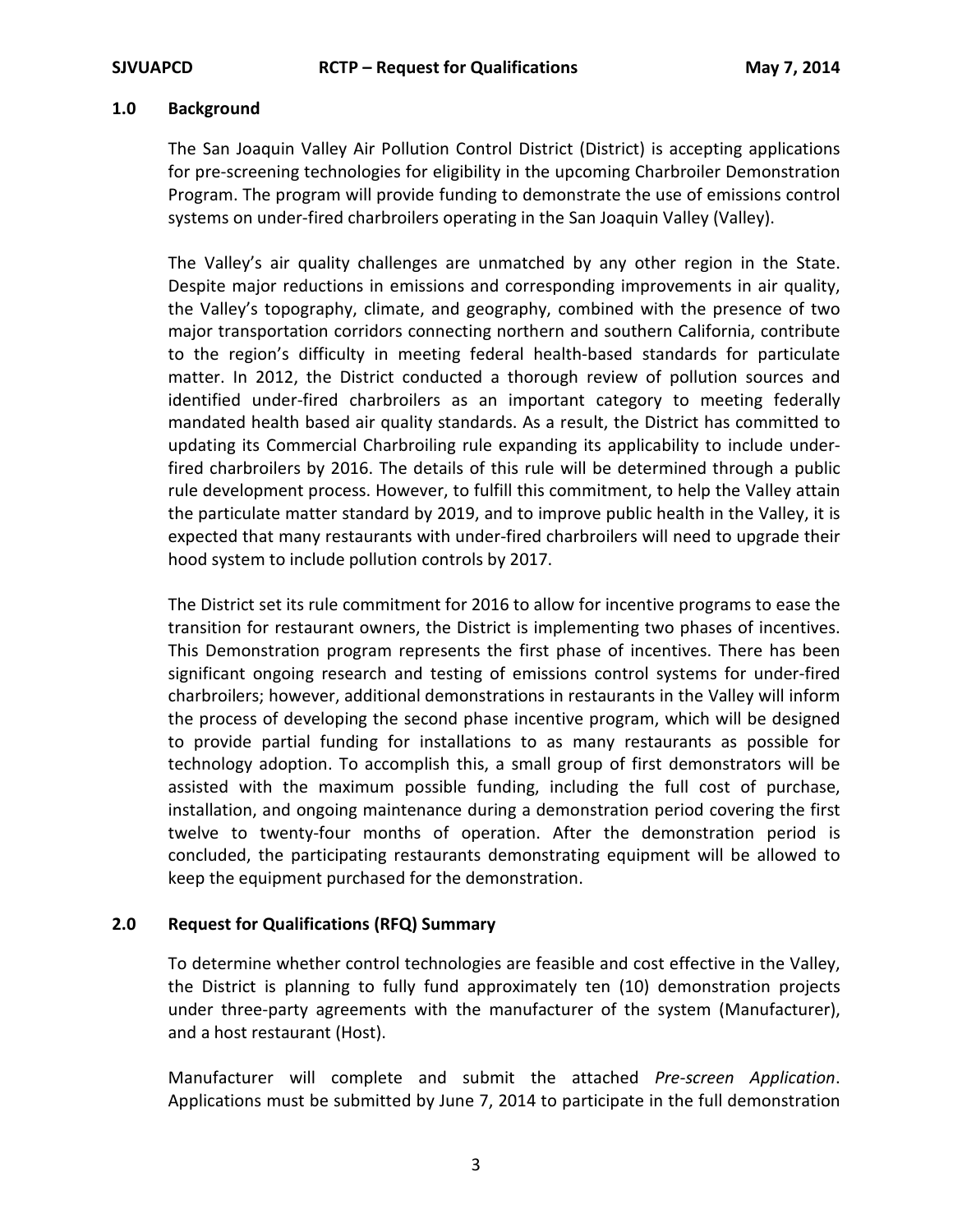program as described in this RFQ. Pre-screen Applications and future submissions will be processed on a first-come, first-served basis. Applications submitted after the deadline may be eligible, but might not be able to take advantage of full funding or District outreach to potential Hosts.

The application will include descriptions of a typical or generic design of the system that will be commercially available. A complete application will include, at a minimum, the following:

- System type and description
- Estimated costs (site preparation, installation, operation and maintenance)
- Information required to design and install system on specific Host operation
- Supporting documentation for claims made about system performance
- Copies of certifications and/or warranties
- References and contacts for current installations

The District will screen applications on a first-come, first-served basis to determine the feasibility and cost effectiveness of each technology. If a system is determined to be feasible and cost-effective, Manufacturer's contact information, project capabilities, and facility type preferences will be collected for outreach with potential host restaurants. Parameters that are heavily weighted during the screening process are discussed in Section 3.0 (Pre-screen Application Instructions) below.

Instructions for completing the *Pre-screen* Application are found below in Section 3.0 (Pre-screen Application Instructions). Additional details about subsequent steps in the demonstration program, project funding, reporting requirements, and treatment of confidential information are found below in Sections 4.0-5.0.

#### **3.0 Pre-screen Application Instructions**

Fill out the *Pre-screen Application* completely and accurately. All fields will be used to assess the qualifications of applicants. Applicants should provide supporting documentation for all claims made in the application. Technical questions and application submittals should be addressed to:

> Jesse Madsen San Joaquin Valley Air Pollution Control District 1990 East Gettysburg Avenue Fresno, CA 93726-0244 (559) 230-5800, FAX (559) 230-6112 jesse.madsen@valleyair.org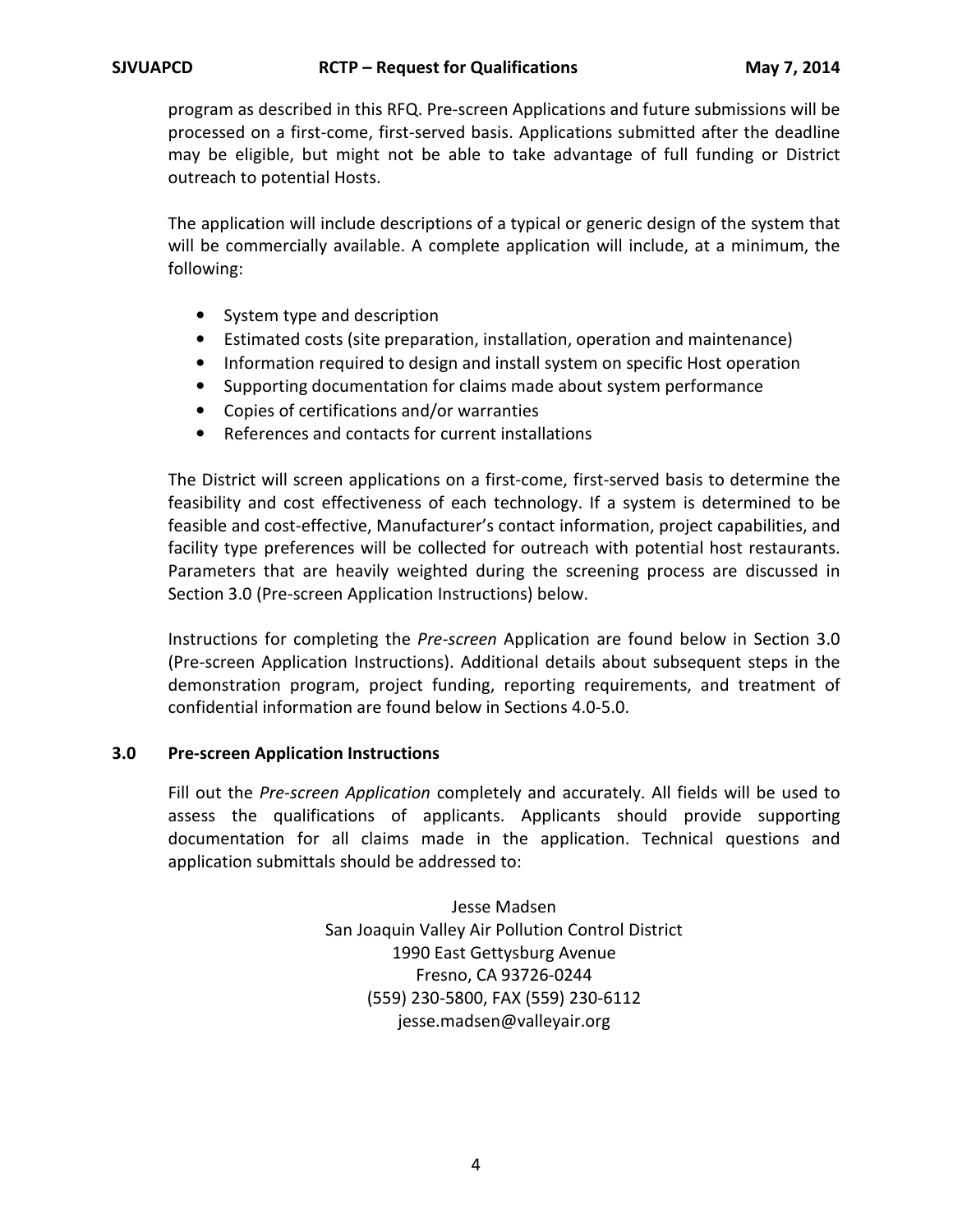All information will be used to assess the qualifications of applicants; however, the following parameters will be weighed heavily during pre-screening:

- Completeness of application
- Provision of warranties
- Possession of certifications
- Thoroughness of process descriptions and attachments
- Use of proven technologies and components
- Proof of emissions testing
- Supporting documentation
- References and contacts for current installations
- Capital, operation, and maintenance costs
- Operation and maintenance difficulty/labor requirements

Section 1 – Applicant Information

#### Organization Information

Identify the legal name of the organization, company, or proprietor that will enter into a contract with the District. The information entered into this section of the application must be **identical** to the information on the IRS tax forms, as this information will be used to generate all binding documents and be used to report incentive funding to the IRS. Provide the physical address where the applicant is located, including number and street name, city, state, and ZIP code. If the physical and mailing addresses are the same, write "same" for the mailing address. If the physical and mailing addresses are different, provide the mailing address used by the applicant. All correspondence generated by the District, including the contract and claims payments, will be sent to the mailing address.

#### Primary Contact Information

Provide the first and last name, title, and contact information for the person that will serve as the primary contact to the District through the full term of the contract. All questions related to the project will go to this individual.

#### Signing Authority Information

Provide the first and last name, title, and contact information of the person authorized by the entity that will enter into a binding contract with the District.

#### Sections 2 and 3 – System Description, Design Parameters, and Process Specific Information

Complete Sections 2 and 3 by providing the information requested as it is applicable to your proposal. Sections 2 and 3 are intended to gather the information necessary to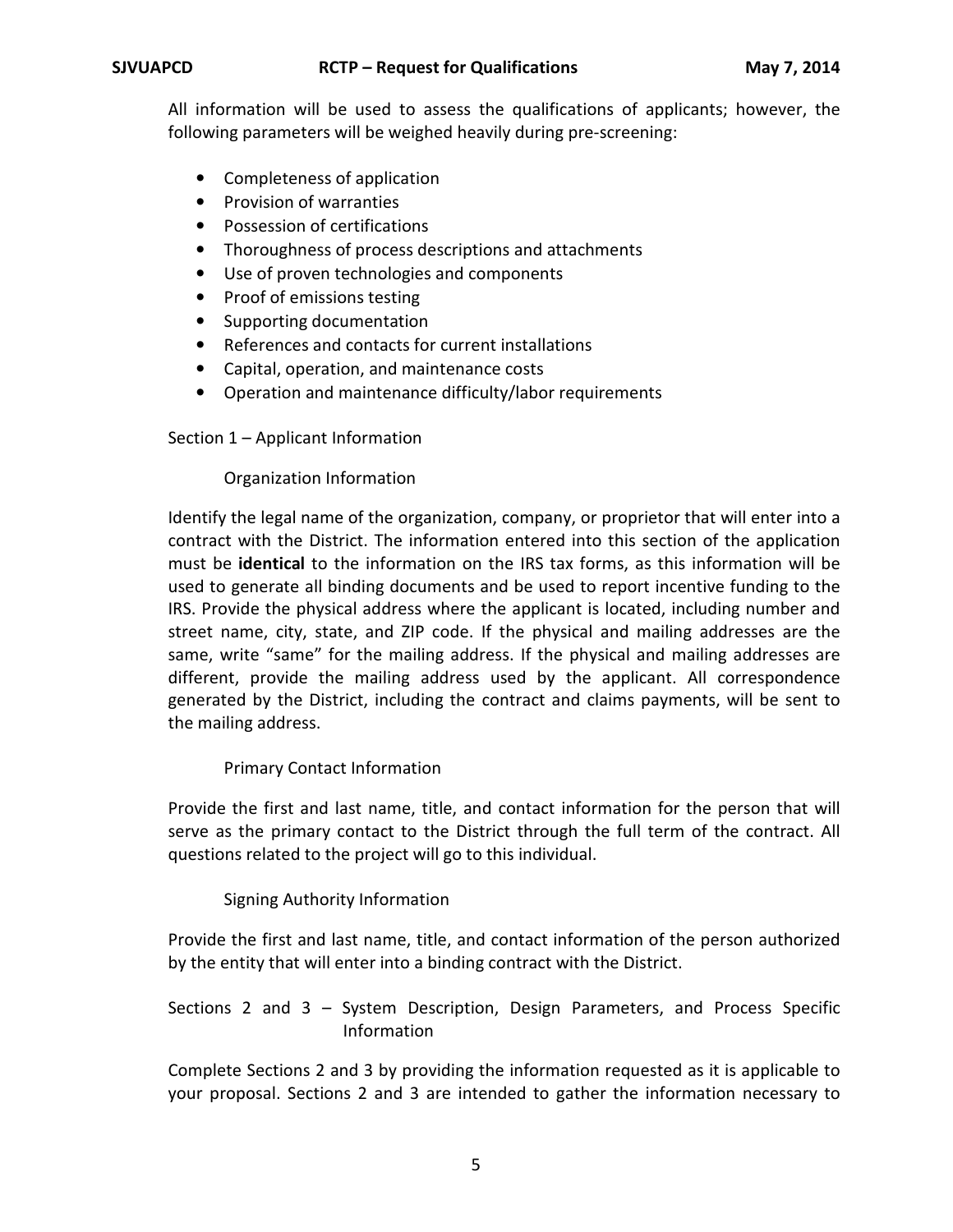determine the feasibility of the proposed system and to identify parameters that may be used in pairing the system with a host facility. Include additional sheets and notes as necessary to provide any details about the system, system installation, system operation, and system costs including capital costs and annual and maintenance costs that may be useful in the District's review of the proposed system. Provide supporting documentation, if available, for all claims made in the application.

#### Section 4 – Information Required from Host Restaurant

Complete Section 4 by including any details and information that you would need to design a system for a specific host facility. Provide detail about any parameters that would need to be considered including, but not limited to, space requirements, cooking operation size, utility requirements, etc.

#### Section 5 – Attachments

Provide a written description of the operation of the system and describe each step in the process. Include a process flow diagram which identifies each component in the system including the cooking area. Provide supporting documentation for all claims made in the application. Attach the following:

- Warranties
- Certifications
- Emissions testing results
- References and contacts for current installations
- Critical operating parameters

#### Section 6 – Certification

Print the name and title of the signing authority, sign in blue ink only, and date. By signing, you are certifying that all information provided in the application and any attachments are true and correct to the best of your knowledge and that you have read the RFQ for the RCTP program. Samples of the *Contract* and *Statement of Work* are available upon request.

#### **4.0 Process for Approved Demonstration Projects after Pre-screening**

This section details the steps that will be taken after Manufacturers that submit a *Prescreen Application* are approved for program eligibility.

#### 4.1 Outreach to Potential Hosts

The District will outreach to potential Hosts, provide information on approved technologies, and assist in identifying technologies that meet the Hosts requirements. Manufacturers selected as eligible in the pre-screening process may also outreach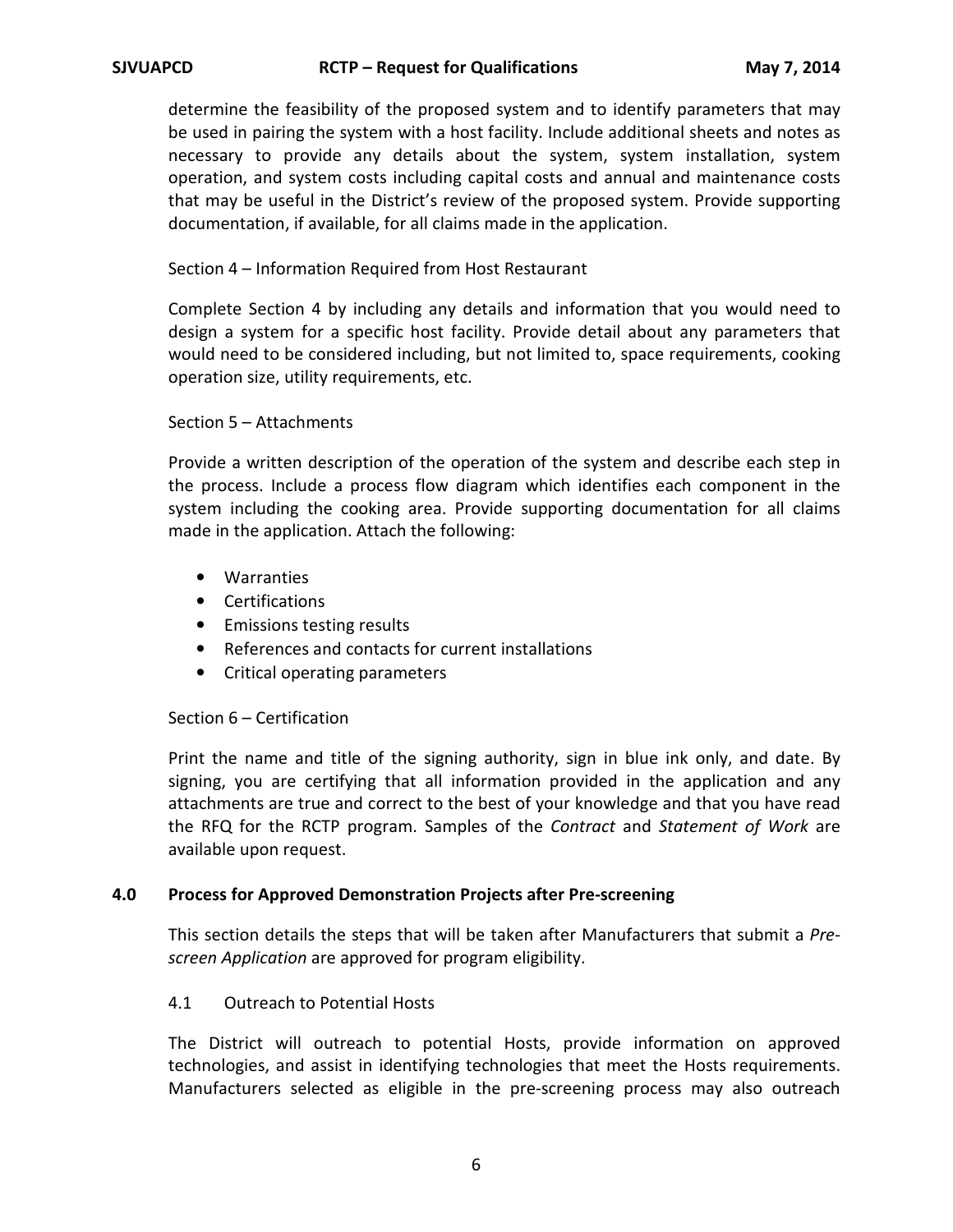directly to restaurants to obtain a Host match; the District does not guarantee it will be able to identify Host sites for pre-screened systems.

## 4.2 System Design and Statement of Work Completion

Manufacturer will collaborate with Host to determine installation, operation, and maintenance requirements. Manufacturer will use the information gathered and work with subcontractors and other agencies as necessary to develop a comprehensive project budget. The Manufacturer will submit quotes and schedules for task completion for use in composing the *Statement of Work*. As part of a complete *Statement of Work*, Manufacturer, Host, and District will determine a set of criteria for successful project completion. The criteria will include quantifiable conditions to be evaluated upon project completion to determine the final system disposition, as well as a list of critical operating parameters for the system.

#### 4.3 Contracting

Once the District has received a completed and approved *Pre-screen Application* and *Statement of Work*, District will work with Manufacturer and Host to execute a contract acceptable to all parties.

The District has established a standard contract for all agreements under this program. Samples of the *Contract* and *Statement of Work* are available upon request. Only in *rare* circumstances will the District allow substantive changes to the language of the contract. The *Statement of Work* will be included as part of the grant agreement; it will further detail the project timeline, deliverables, and expected reimbursement dates and amounts. Changes to project timelines or delivery of work products may require a subsequent contract amendment.

## 4.4 Installation, Project Startup, and Operation and Maintenance

Manufacturers should be capable of installing and beginning operation of the system within 60 days of contract execution.

Manufacturer will obtain all necessary permits and coordinate with Host and subcontractors to install system with as little disruption to Host operations as possible. Manufacturer will design, install, train the Host to properly operate and maintain the system, and make available any support needed to ensure the demonstration progresses smoothly for the entire demonstration period.

Tasks will be completed according to the *Statement of Work*. Progress reports will be submitted quarterly and upon completion of major project tasks. A publishable final report will be submitted after completion of the first 12 months of demonstration. Details of the final report are included below in Section 6.0 (Reporting Requirements) and in the *Statement of Work*.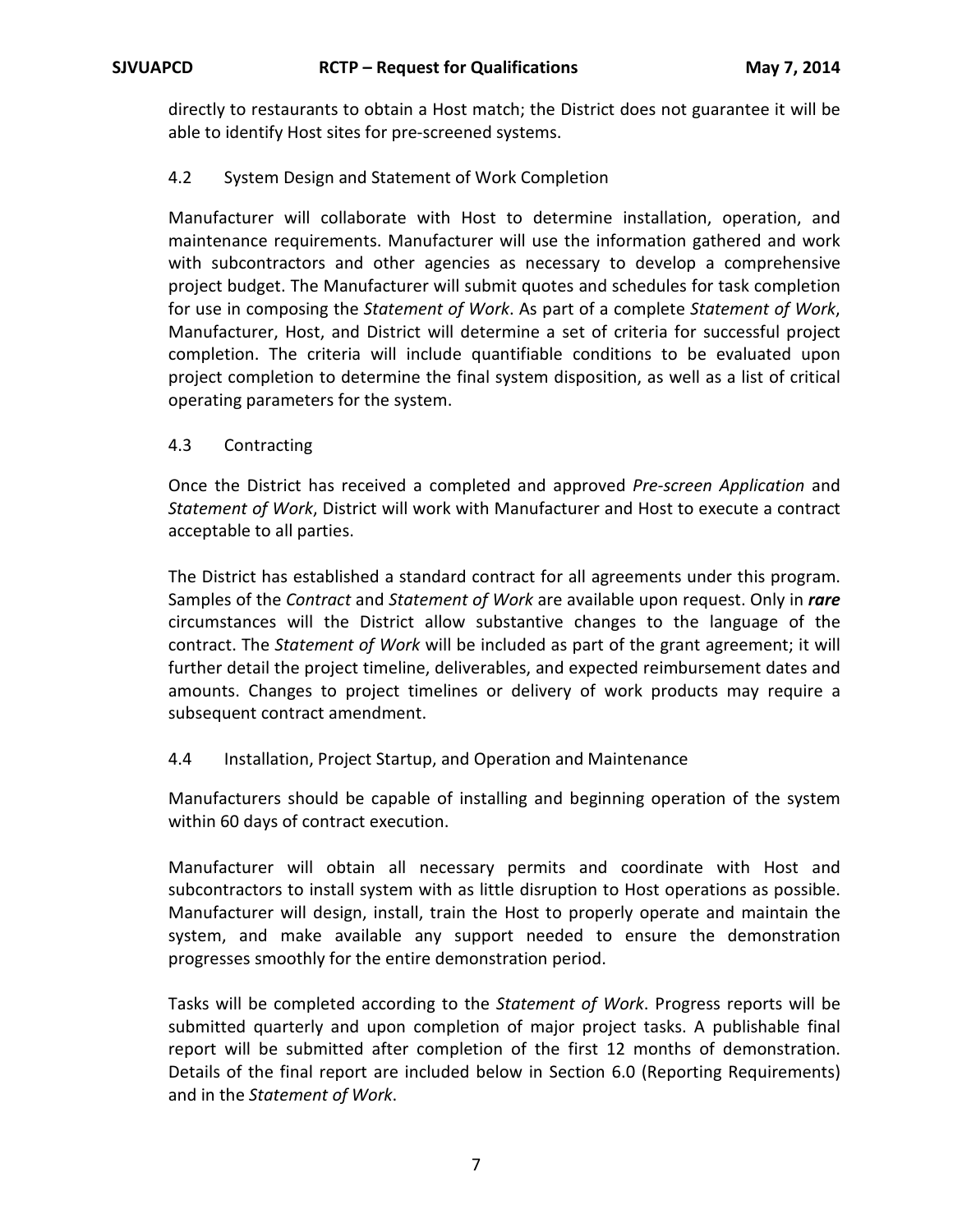#### 4.5 Final system Disposition

At the end of the second year of system operation, or at an earlier time if applicable, the District and Host will compare project results to the *Metric for a Successful Project Demonstration* contained in the *Statement of Work*. If the system passes the criteria, and is therefore determined to be successful, the Host will retain the system and continue operation as-is. If the system passes the criteria, but interferes significantly with Host operations, Manufacturer will work with Host to reconfigure until the system is acceptable. If the systemdoes not pass the criteria, Manufacturer will remove the system and return Host operations as close as possible to the configuration that existed before the system was installed.

#### 4.6 Reporting Requirements

Manufacturer, with the support of Host, will submit milestone and quarterly reports as outlined in the *Statement of Work*. At the end of the first year of system operation, Manufacturer, with the support of Host, will submit a publishable final report. The final report, including all project costs and commercial feasibility of the system, must be submitted approximately two months after the scheduled completion of the first year of the demonstration period and by the date included in the *Statement of Work*. At the end of the second year of system operation, Manufacturer, with the support of Host, will submit an addendum to the final report. Details of all required reports are included in the *Sample Grant Agreement*.

#### 4.7 Funding

As stated in Section 2.0 (RFQ Summary) above, submissions will be processed on a firstcome, first-served basis. Based on available funding, applicants will be eligible for funding in the form of a grant agreement if they are approved during pre-screening, partner with a suitable host, and complete the contract execution process (see Section 4.3 (Contracting) above).

Manufacturer and Host will submit separate claims for payment on a quarterly basis during the operation and maintenance phases and upon completion of specific milestones identified in the *Statement of Work*.

In all cases, the District will provide funding to contracted demonstration project participants as reimbursement for goods and materials purchased or for services provided by the project team, provided such expenditures are consistent with the *Statement of Work* and documented on the claim-for-payment form. The District will enforce grant awards through legally binding agreements, and funding will be contingent upon completion of specific milestones and successful execution of the entire project. In no case will advance payment be awarded to participants prior to work being completed or for work completed prior to the execution of a binding contract.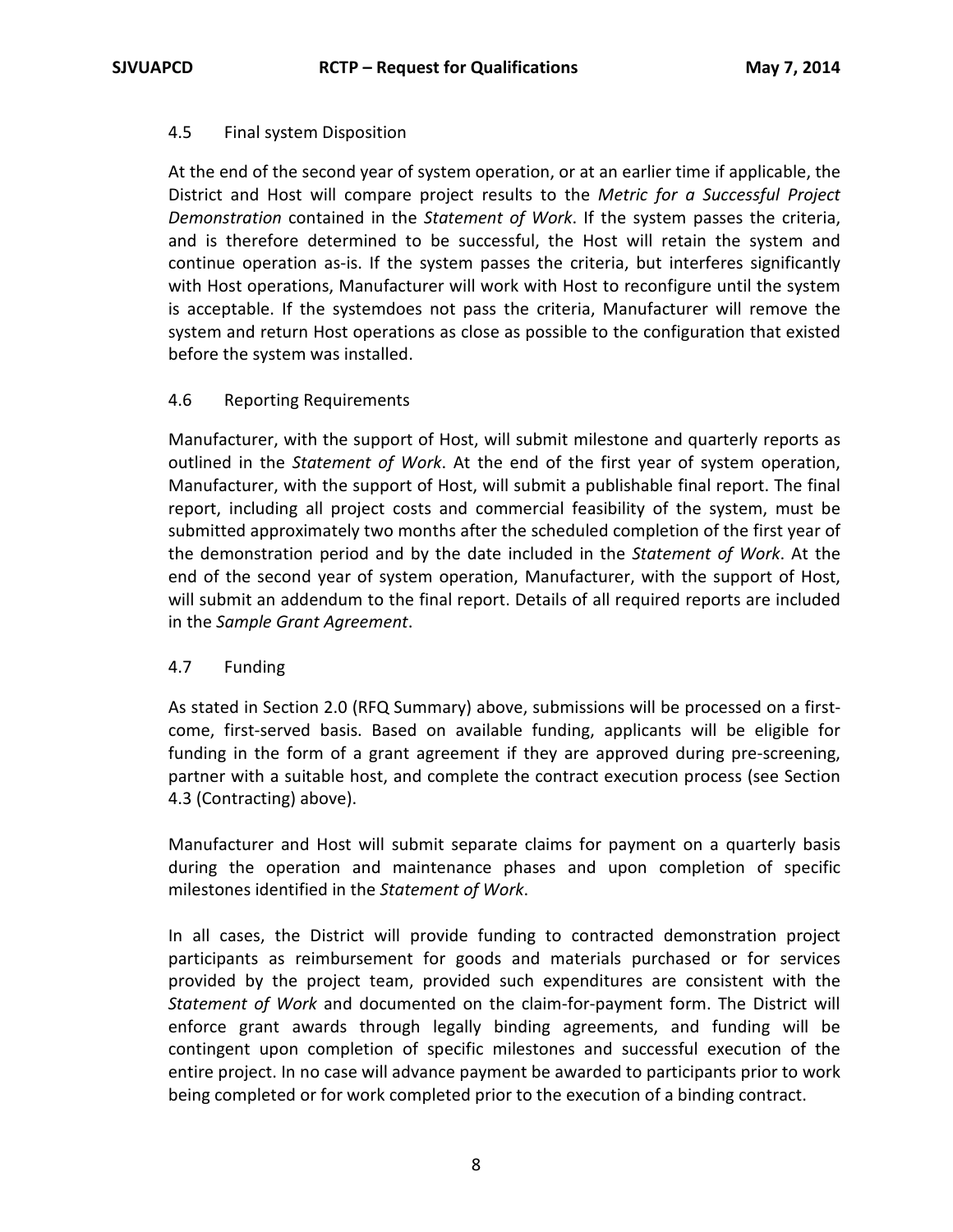The District will **only** reimburse eligible expenses identified in the *Statement of Work*, included as part of the executed contract. The District's reimbursement process requires the submittal of documentation of eligible expenses incurred during the project period.

#### **Eligible expenses** include

- the purchase of equipment;
- equipment-related consumables necessary for technology demonstration; and
- subcontracting and labor associated with the manufacture and installation of demonstration equipment.

#### **Ineligible expenses** include

- subcontracting and labor related to engineering and design;
- administrative costs, such as facility costs, accounting, legal, insurance, and administrative labor;
- travel expenses; and
- permit costs.

#### 4.8 Demonstration Project Management, District Services, and Budget

Manufacturers will report progress and communicate on substantial issues during the life of the demonstration project with a District project manager. Any substantial modification of project scope or design shall require approval by the project manager. Manufacturers and Hosts will allow the project manager or designated District staff sufficient access during the project to perform oversight, review, and monitor project progress to confirm that grant agreement requirements are being met, that the project is being conducted as contracted, and the that the project is in compliance with required timelines. District staff may also assist the project through technical support such as development of specifications for evaluation of project data, quantification of results, and identification of required reporting outputs. However, the Manufacturer is responsible for all costs and efforts required to conduct the project and should identify within the *Statement of Work* any required participation and collaboration by District staff considered essential for completion of the project. The Manufacturer should not assume that any expense will be covered by the District that is not specified in the contracted budget and will not be permitted to amend the project budget for expected services or support not identified and requested in the *Statement of Work*.

## **5.0 Confidential Information**

Applications containing trade secret or confidential information must be received with a request for confidential treatment of information. District Rule 1030 (Confidential Information) governs the treatment of such information. The applicant must separate information requested to be kept confidential into an attachment, and should reference